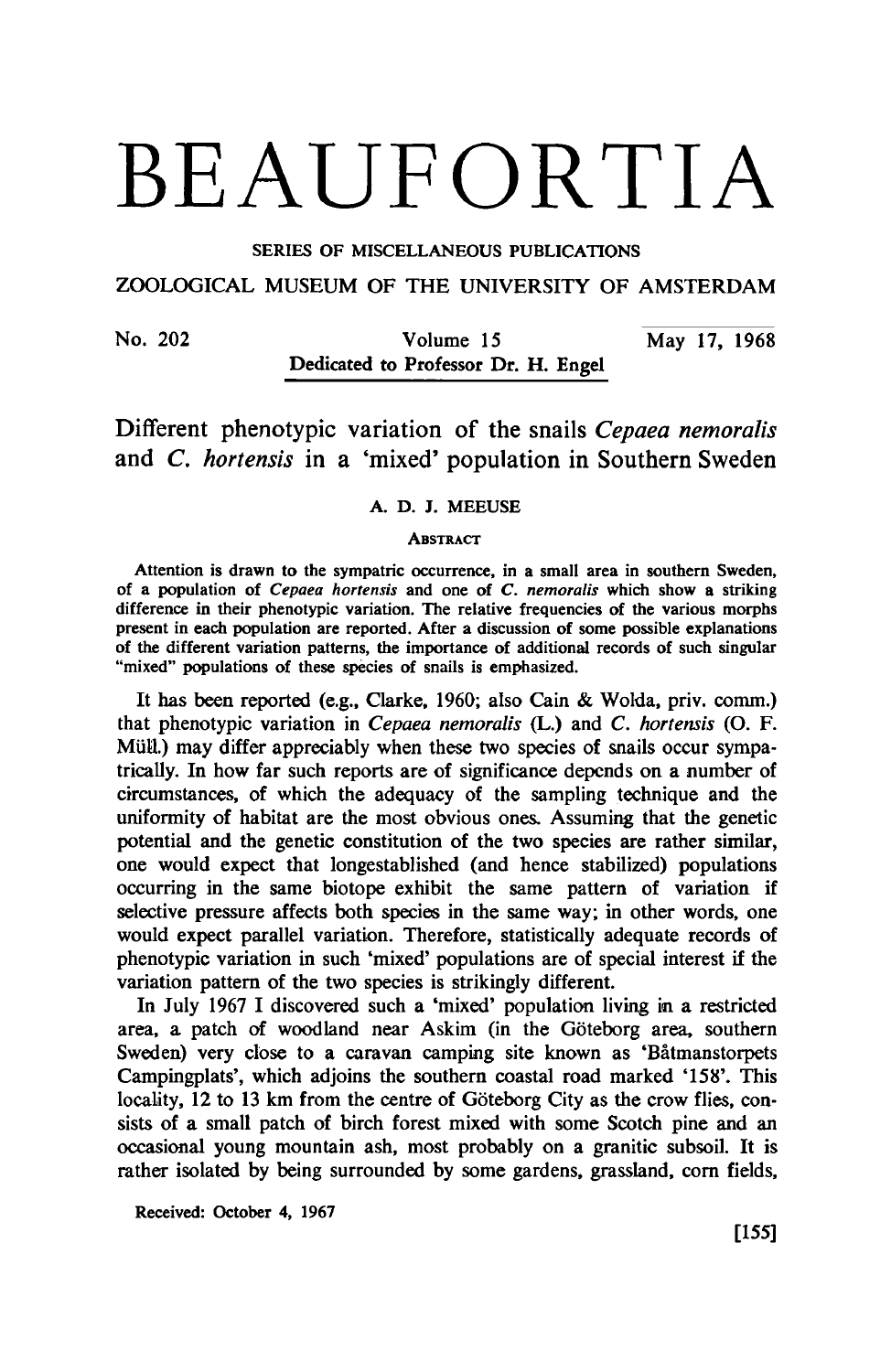roads and a hilly rocky outcrop. The undergrowth contains Juniperus communis, Melampyrum pratense, Veronica officinalis and some grasses with <sup>a</sup> few groups of Aegopodium podagraria (which last species may be indicative of human disturbance within the forest patch). Near the centre of the forested area there was <sup>a</sup> rubbish heap mainly consisting of mown-off lawn-grass, cut herbage and partly rotted, discarded bouquets, with some old vegetable crates in various stages of decay and <sup>a</sup> few lumps of brick and mortar.

After a torrential rain storm, fallen during the previous evening, I visited this waste dump in the early morning and found it teeming with snails, mainly Cepaea hortensis and C. nemoralis. Although the surface area covered by the rubbish heap was only something like <sup>5</sup> m by 0.75 m, nearly all the specimens gathered in the forest patch and to be discussed presently were taken from this small area and the immediate surroundings, viz., a strip of 0.5 m to 1.0 m alongside. I was immediately struck by the conspicuous difference in the variation pattern of the two species of Cepaea present and decided to collect all specimens that were mature enough for a proper identification. The site was revisited during the same day just before dusk and on the two consecutive days in the early morning. The forest surrounding the rubbish heap was also thoroughly combed out and it appeared after a rough estimate of the phenotypic variation and the relative morph frequencies that the variation pattern in an area of about <sup>20</sup> m by <sup>30</sup> m did not differ appreciably from that of the lot taken from the rubbish heap or from very close to it. Presumably the snails, not only attracted by the decaying grass and herbage, rotting wood and lime-containing mortar, but also by the shelter and the moister conditions provided, were habitually accumulating there to feed. Accordingly, the lots taken on or near the dump were certainly representative of the local populations as <sup>a</sup> whole and it was, therefore, permissible to include the much smaller number of snails taken from the forest around the rubbish heap in the numerical analysis of the morph frequencies.

Apart from the two species of Cepaea, the following snails (and some unidentified but common garden slugs) were collected on or near the garbage heap: Arianta arbustorum (L.) (rather common), Bradybaena (= Fruticicola) fruticum (O. F. Müll.), the unbanded reddish-brown form only (about 20 recorded), Trichia hispida (L.) aggr. (about <sup>10</sup> adult specimens taken, but undoubtedly rather common), and a few Helicigona lapicida (L.) (which appeared to be much more common on the surrounding trees and rocks). In addition, in the surrounding forest under stones two specimens of Oxychilus cellarius (O. F. Müll.) were found.

The specimens of Cepaea were divided in a number of ecologically important colour and pattern classes (which do not necessarily contain only <sup>a</sup> single morph), as follows:

C. nemoralis, unbanded, coppery red to reddish brown: class "Red-U";

banded 00300, coppery red: class "Red 00300";

banded 00300, yellow: class "Yellow 00300";

banded 12345 (or slight variations such as 12045 and 123(45), reddish yellow: class "R. Yellow 12345"; and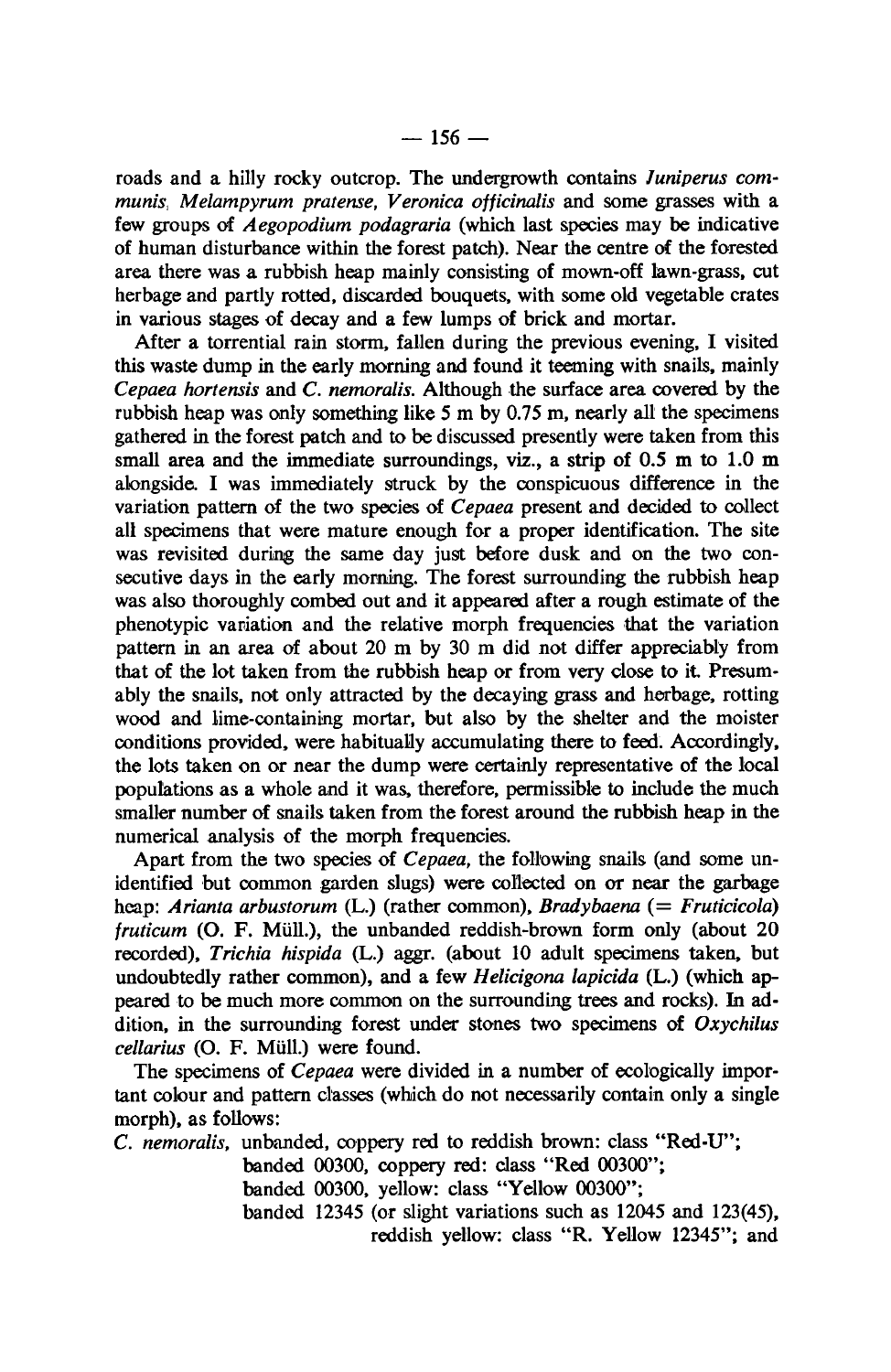the same banding, but on a yellow background: class "Yellow 12345".

C. hortensis, unbanded, yellow: class "Yellow-U"; unbanded, pale whitish-yellow: class "P. Yellow-U"; hyalozonate (mainly 12345), pale whitish-yellow: class "P. Yellow H."; banded 12345: class "Yellow 12345".

The contrasting bands are all of the brown type; the mouth lip is always white in the specimens of  $C$ . *hortensis* and brown in  $C$ . *nemoralis*. The hyaline bands (in C. hortensis) are mainly 12345, one was 12045.

The classes are tabulated in table I and a combination of classes as "dark" versus "light" is shown in table II.

TABLE I. Numbers of specimens per ecological class and (in brackets) the relative percentages Classes

|                                 |            |                  |                                                       | -------            |                              |            |              |           |                                  |
|---------------------------------|------------|------------------|-------------------------------------------------------|--------------------|------------------------------|------------|--------------|-----------|----------------------------------|
|                                 | <b>Red</b> |                  | R. Yellow                                             |                    | Yellow                       |            |              | P. Yellow |                                  |
|                                 | U          | 00300            |                                                       | 00300 12345        | U                            |            | 00300 12345  | U         | H                                |
| C. hortensis<br>(234 specimens) |            | $(-)$ $(-)$      | $\left( \begin{matrix} -1 \\ -1 \end{matrix} \right)$ | $\left( \_\right)$ | 196<br>(83.8)                | $(-)$      | 4<br>(1.7)   |           | 29<br>$(2.1)$ $(12.4)$           |
| C. nemoralis<br>(80 specimens)  | 33         | $(41.2)$ $(1.3)$ | (1.3)                                                 | 24<br>(30.0)       | $\left( \rightarrow \right)$ | 3<br>(3.8) | 18<br>(22.5) |           | $\left( \longrightarrow \right)$ |
|                                 |            |                  |                                                       |                    |                              |            |              |           |                                  |

Red and (R.) Yellow 12345 combined ("dark") (R.) Yellow U, or H ("light") C. hortensis 4 ( 1.7%) 230 (98.3%) C. nemoralis 76 (95 %) 4 ( 5.0%) TABLE II. Combined results as two groups of morphs, "dark" and "light", respectively

The differences between the two populations are extreme, so much so that Drs. Cain and Wolda told me they did not recollect <sup>a</sup> comparable case when I discussed the composition of the Swedish population with them. The population being possibly of considerable interest, the collected material, after having been examined by Drs. Cain and Wolda, will eventually be deposited in the Zoological Museum, Amsterdam, with a reference to the present paper.

Switching from the statistical evidence to possible explanations, we must now consider <sup>a</sup> number of points germane to all population analyses in Cepaea, viz., selective pressure, 'area effects' (Cain & Curry, 1963a, b, c; Curry et al. 1964) and factors associated with genetic constitution.

As far as selective pressure by predator selection is concerned, predation by thrushes and by rodents can presumably be ruled out, not only because song thrushes and rabbits are absent or rare in that part of Sweden, but also because such a selection on pattern and on colour or on dark/light contrasts would establish a parallel variation resulting in a more or less equal represen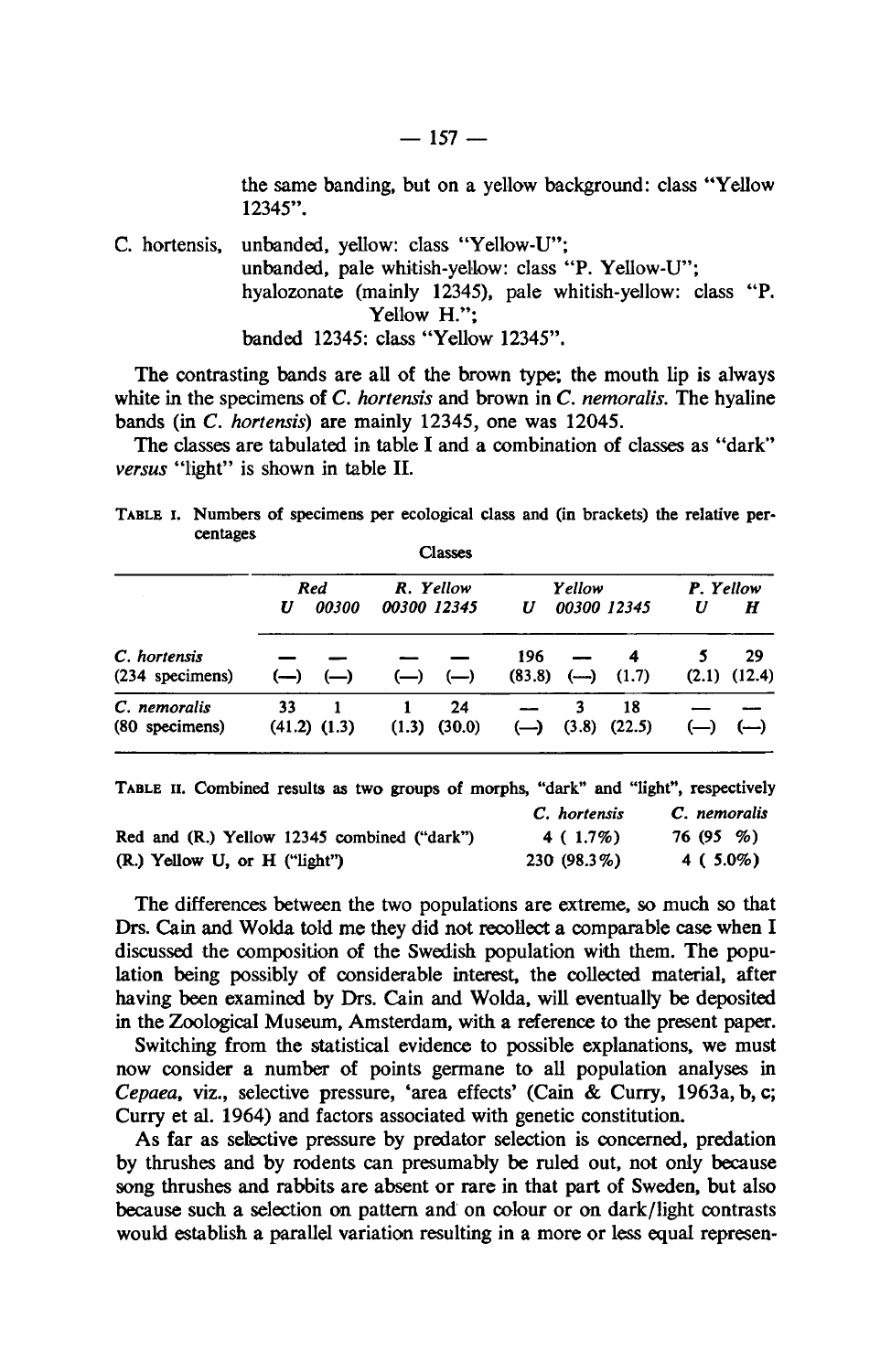tation of the various morphs rather than the very different variation pattern actually observed.

As far as the evidence goes, selection by abiotic environmental factors such as effects of the microclimate (solar radiation etc.) need hardly be considered in the rather uniform (shady) habitat, although 'area effects' are of course only manifest in populations occurring in adjacent, different habitats and (if they were present at all) could therefore not be noticed in the case under discussion. The composition of the population of C. nemoralis would be perfectly normal in types of mixed forest in many places of Western Europe (e.g., in England, Benelux, northern France, N.W. Germany), especially where thrush predation occurs (Ford, 1964), but the C. hortensis population would be definitely incongruous in such an environment. Incongruity being a possible indication of area effects, one might be inclined to accept an area effect, but this would imply that the cause, or causes, of the effect act(s) quite differently on the two species of Cepaea, which I consider rather unlikely.

The explanation of the different variation patterns by the possibility of <sup>a</sup> different genetic composition of the two populations is of course complicated by a number of uncertainties. The two populations need not necessarily both have been long-established and stabilized at a certain level of phenotypic variation. In the early stages of colonization or introduction a number of factors such as primarity of appearance of certain morphs (the first specimens to arrive deciding the initial phenotypic variation according to the 'founder principle' and 'genetic drift') and perhaps also competition with already locally established populations of other species (Cepaea, Bradybaena, Arianta) may have different effects. As Dr. Wolda assures me that the corresponding hereditary factors for colour and banding behave rather similarly in the two species of *Cepaea* as far as dominance and linkage are concerned, the dissimilarity of the respective morph frequencies in the two sympatric Swedish populations suggests to me that the one species (viz. C. nemoralis) arrived earlier than the other and had time to become stabilized, or, alternatively, that the first specimens of the two species to arrive belonged to phenotypically very different colour and banding classes which were not strongly influenced by subsequent 'visual' predator selection, so that the initial differences were not levelled out.

The number of possibilities being rather large and the possibility of a fortuitous coincidence of circumstances not to be ruled out, the occurrence of such extremely different variation patterns in a single 'mixed' population of C. hortensis and C. nemoralis need not be more than an exceptional, or an extreme, case and as such hardly of any consequence. If it could be demonstrated, however, that such populations are not infrequent, or even consistently found in similar habits in certain areas (and particularly in southern Sweden), they would be of considerable interest, because certain environmental factors, particularly predation, are lacking or at least insignificant. It is for this reason that the case is here put on record in the hope that our fellow-biologists, in the first place the Scandinavian ones, will be on the look-out for comparable cases in Sweden and elsewhere.